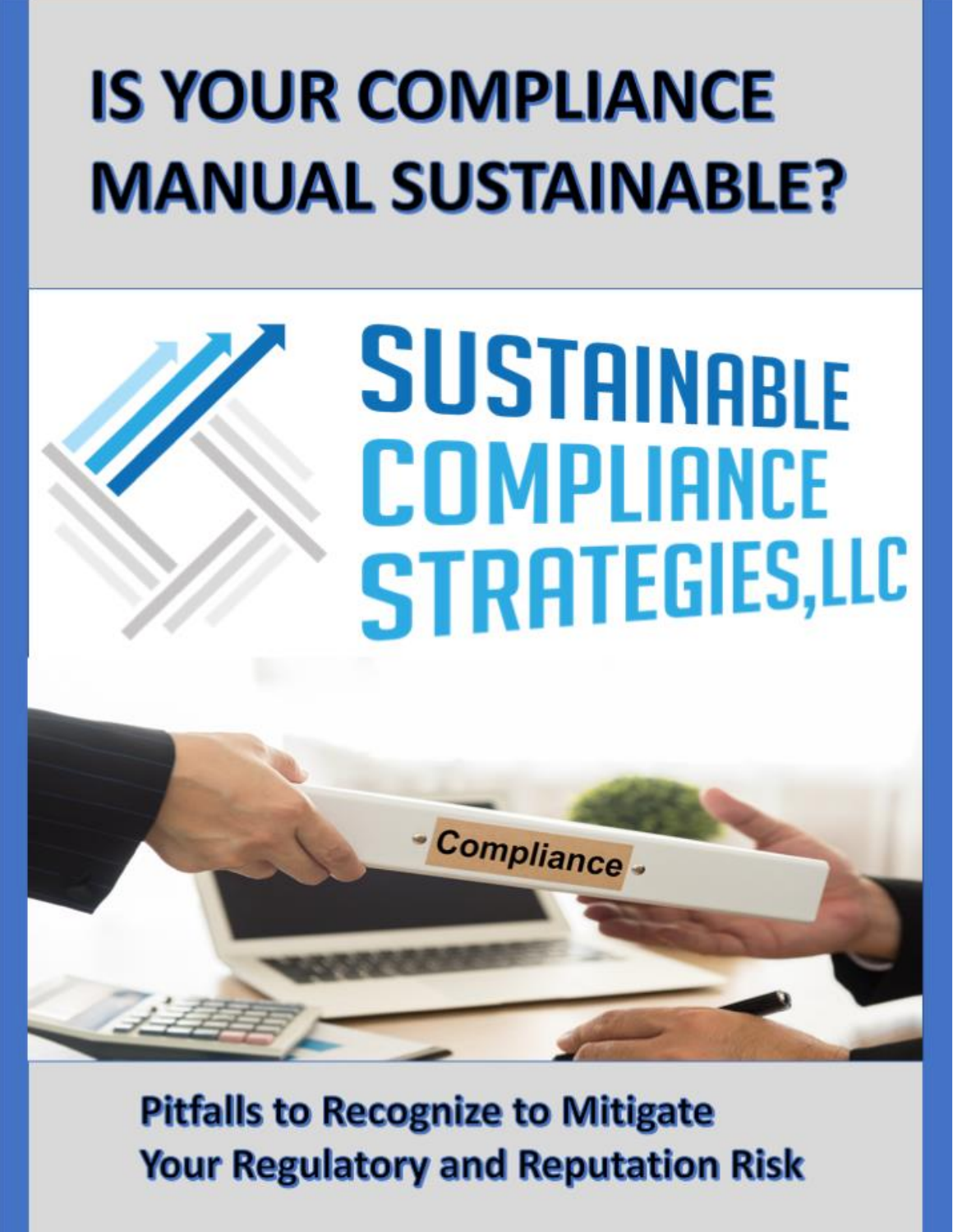## **Is Your Compliance Manual Sustainable? ©**

**Pitfalls to Recognize to Mitigate your Regulatory and Reputation Risk ©**

**By Ellen McCarthy, CEO & Founder, Sustainable Compliance Strategies, LLC ™**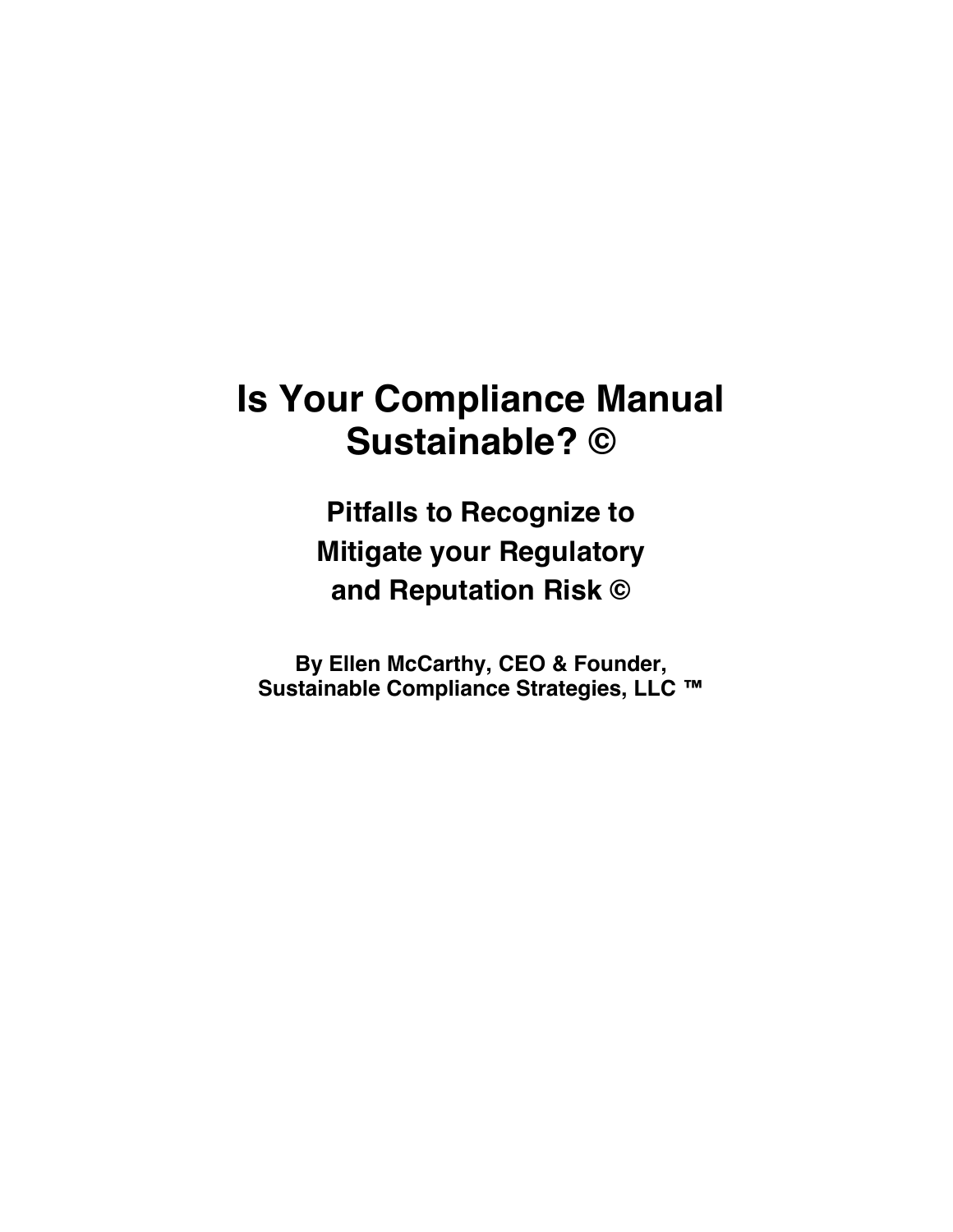#### *Are you a bank, broker-dealer, investment adviser, transfer agent, fund, or trust company? I welcome the opportunity to consult with you and provide individualized strategies to keep your financial services company safe and sound!*

*Ellen McCarthy, CEO of Sustainable Compliance Strategies, LLC* ™ *(the Company), is an accomplished attorney with over 25 years of experience in regulatory, risk management, and compliance leadership. Ms. McCarthy founded the Company to leverage her strong and consistent record of transforming organizations, to offer tailored, sustainable solutions that provide regulatory safety and soundness to the financial services industry. Previously, Ms. McCarthy served as Executive Vice President and Chief Risk and Compliance Officer of the American Stock Transfer & Trust Company (AST) where she directed all corporate compliance and risk functions throughout the U.S and Canada for the company and its affiliated operating entities, including CST Trust Company and DF King. An active member of an industry-wide Risk and Compliance Committee as well*  as the company's Trust Indenture, New Business Acceptance, and New Initiative *Approval Process Committees, Ms. McCarthy provided leadership and subject matter expertise to clients and the Board, and led a senior executive team composed of CCOs, CROs, AML officers, and privacy officers in the U.S. and Canada.* 

*Prior to joining AST, Ms. McCarthy advanced through increasingly responsible Senior Counsel roles with the New York Stock Exchange (NYSE) and the Financial Industry Regulatory Authority (FINRA), holding key positions on several committees that focused on driving continuous improvements through cross-functional collaborations with internal and external stakeholders, and advanced the organization's diversity, inclusion, and educational initiatives. During her tenure with NYSE and FINRA, she planned and executed high impact regulatory investigations, including know your customer (KYC) and suitability, anti-money laundering (AML), cyber security/protection of sensitive customer data, complex structured products, alternative investments, initial public offerings (IPOs), conflicts of interest, and private placements.* 

*Ms. McCarthy earned her Bachelor of Arts in History and Business Management from Saint Joseph's College, where she graduated Summa Cum Laude and was class Valedictorian, and a Juris Doctor from Saint John's University School of Law. She is a*  Bar Member of the State of New York and is currently on the faculty of the Practicing *Law Institute. She received Working Mother Magazine's "Working Mother of the Year Award" in 2013.* 

*Learn more at [www.strategicompliance.com.](http://www.strategicompliance.com/)*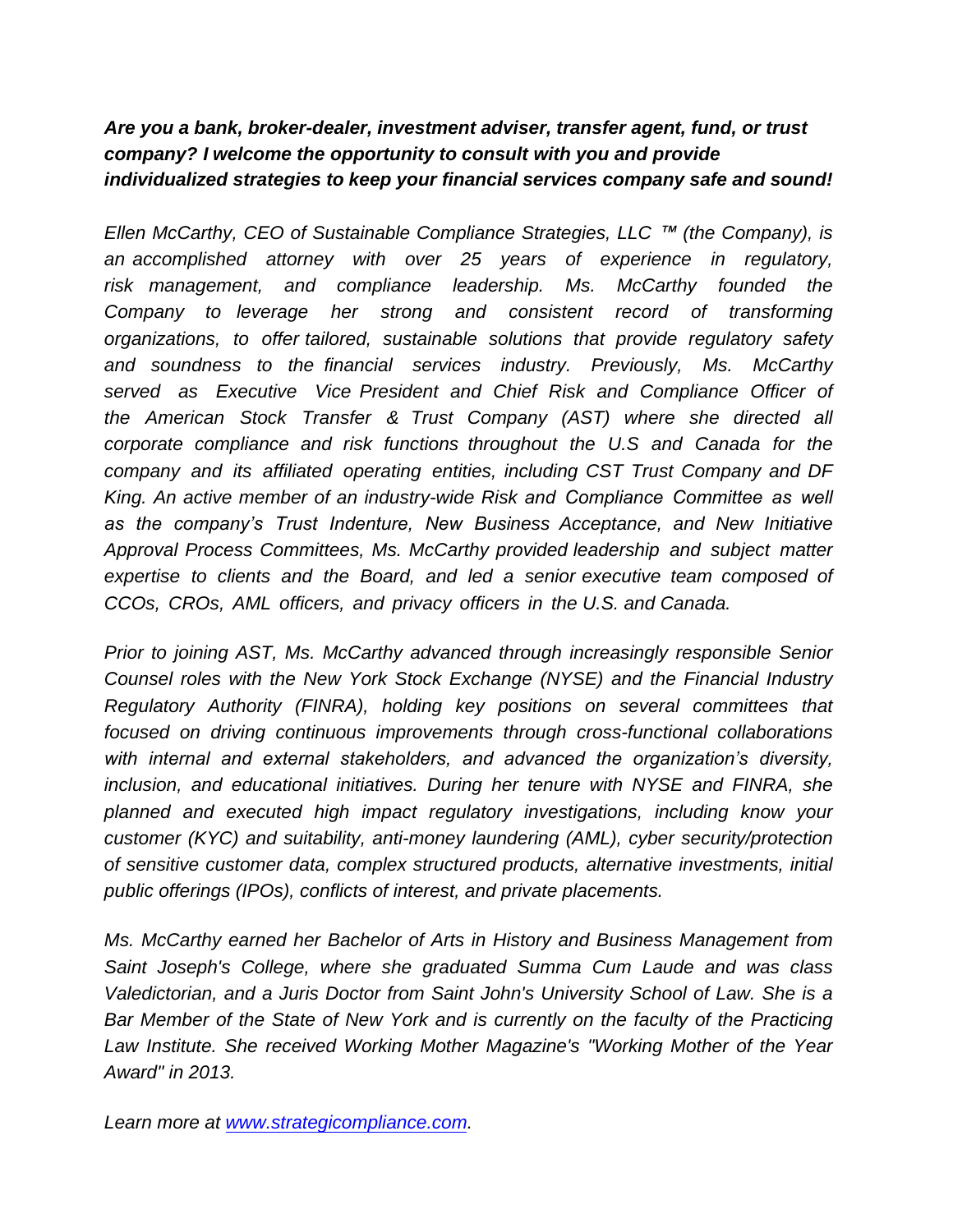#### **What is a Sustainable Compliance Manual?**

A **compliance manual** is a set of written policies and procedures that document the internal controls a financial services company has implemented to ensure compliance with applicable rules and regulations.

The purpose of a compliance manual is to mitigate your regulatory and reputation risk.

It is NOT a one-size-fits-all solution. A **sustainable compliance manual** has the following characteristics:

- a. It is specifically tailored to the nature, size, and complexity of your particular firm, and to the rules that govern your business.
- b. As with every effective written document, it clearly addresses the Who, What, Where, When, Why, and How.
- c. It is updated regularly. Your approach to the manual should be flexible and nimble, allowing you to keep up with regulatory developments and with any changes in the way you do business.

There is no requirement that all compliance policies and procedures be consolidated into a single document, although some companies may prefer to maintain their compliance manual in that manner for the sake of convenience.

#### **Why do you need a compliance manual?**

Most financial institutions are subject to regulatory requirements that mandate having a compliance manual. For example, the Financial Industry Regulatory Authority (FINRA) has promulgated FINRA Rule 3110, which requires **broker-dealers** to establish, maintain, and enforce written procedures to supervise the types of business in which the broker-dealer engages, and the activities of the broker-dealer's associated persons, that are reasonably designed to achieve compliance with applicable securities laws and regulations and with applicable FINRA rules.

Similarly, the Securities and Exchange Commission (SEC) requires **investment advisers** and **investment companies** (including mutual funds, closed-end funds, and unit investment trusts) registered with the SEC to adopt and implement written policies and procedures reasonably designed to prevent violations of the federal securities laws, and to **review those policies and procedures annually for their adequacy and the effectiveness** of their implementation. These requirements are set forth in Rule 38a-1 under the Investment Company Act of 1940 and Rule 206(4)-7 under the Investment Advisers Act of 1940. (FINRA also requires that broker-dealers test the effectiveness of their compliance manual on a periodic basis.)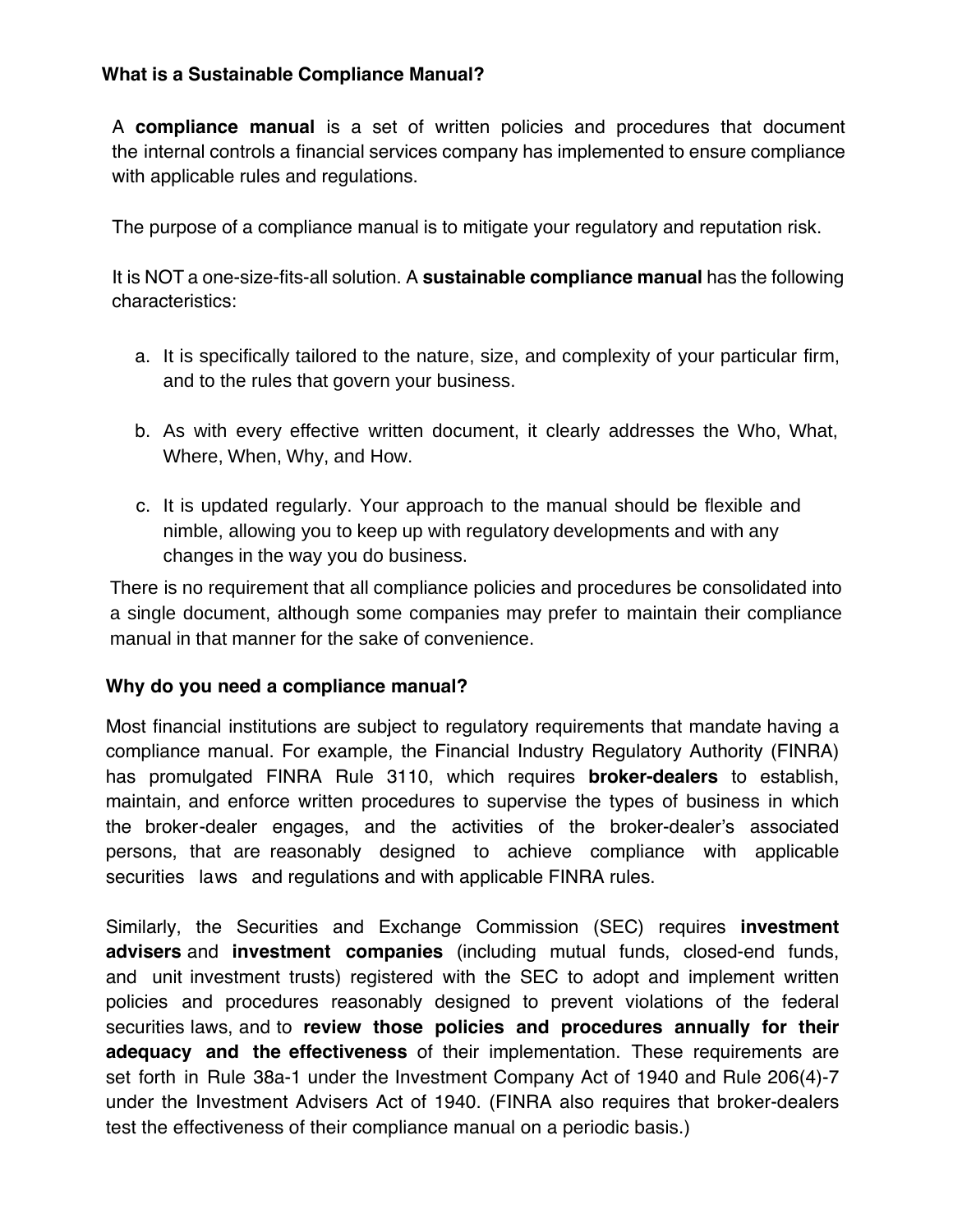State regulators also have such requirements. For example, when the examination staff of the New York State Department of Financial Services (NYDFS) conduct a safety and soundness audit of the **banking industry**, one of the first items they request to review is a company's written policies and procedures.

Unless they operate as a bank or trust company subject to the jurisdiction of a federal or state banking regulatory authority that requires written compliance policies and procedures, most **transfer agents** are not currently required to have a compliance manual. However, on December 22, 2015, the SEC issued an Advance Notice of Proposed Rulemaking (ANPR) and Concept Release (Concept Release) concerning Transfer Agent Regulations. In the ANPR, the SEC stated its intent to propose a new rule requiring each registered transfer agent to adopt policies and procedures reasonably designed to achieve compliance with applicable securities laws and applicable rules and regulations thereunder.

It appears, then, that sometime in the future the SEC will treat transfer agents the same as broker-dealers, investment companies, and investment advisers, mandating that they have compliance manuals. In the interim, certain clients already impose this requirement on transfer agents. Most of the operations of investment companies (funds) are carried out by service providers, including transfer agents. Because Rule 38a-1 under the Investment Company Act of 1940 requires funds to oversee compliance by their service providers, funds conduct periodic due diligence compliance visits during which they inspect their transfer agents' compliance manuals.

In short, your compliance manual documents which rules apply to your business and sets forth your individualized action plan to ensure that your company is following those rules. You need it to keep your company safe and sound, and to provide assurance to both your regulators and your clients.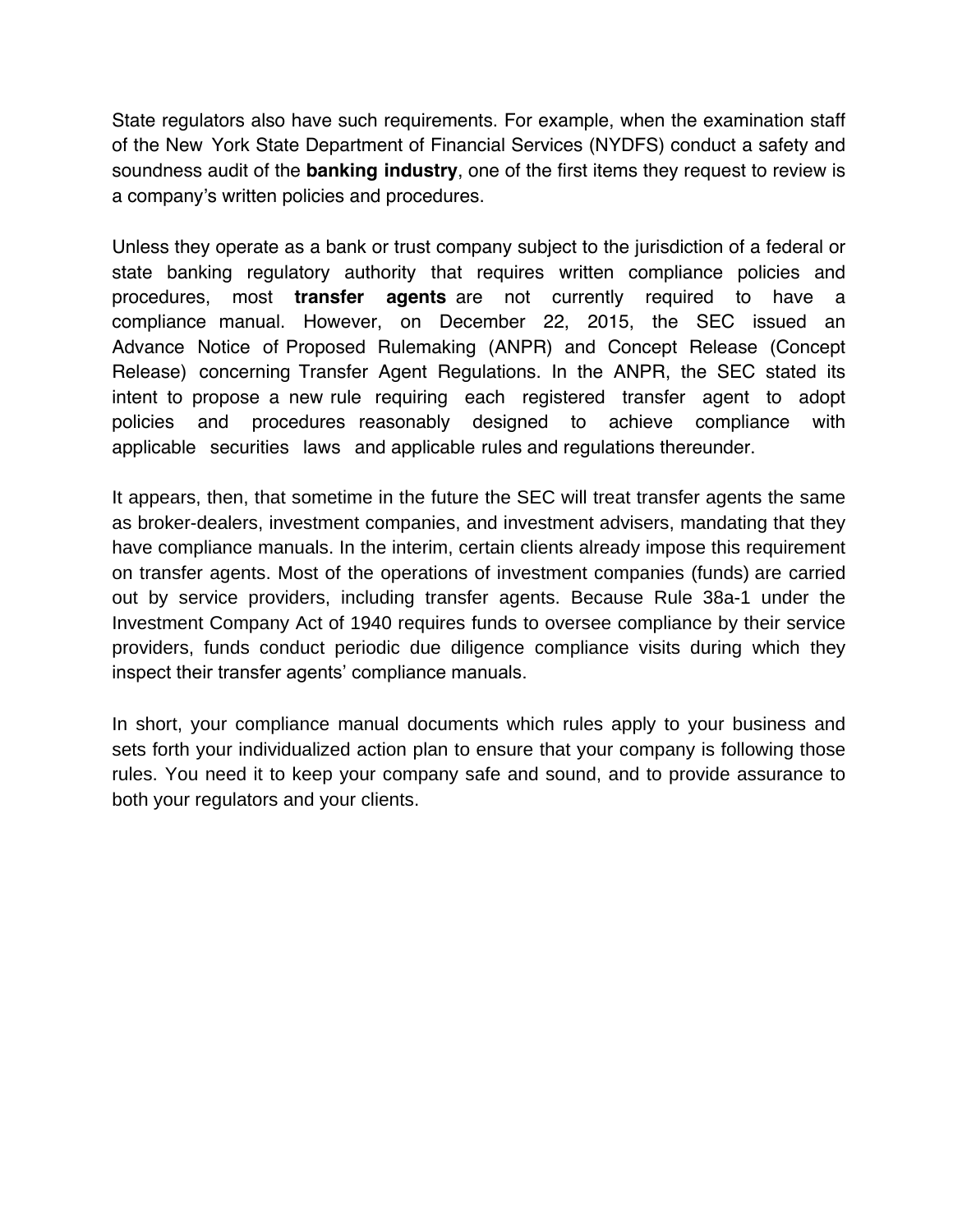#### **Risk Assessment**

#### Your compliance manual **mitigates your regulatory and reputation risk.**

The SEC has noted that as financial institutions design their compliance policies and procedures, they should begin by identifying any compliance factors that create risk exposure to the company and its clients, including all applicable rules and regulations. This analysis should be done from the perspective of the company's specific business operations. Appropriate policies and procedures should be implemented and documented to effectively manage the risks that have been assessed. (SEC Release Nos. IA-2204; IC-26299; File No. S7-03-03)

"Reputational risk is the potential that negative publicity regarding an institution's business practices, whether true or not, will cause a decline in the customer base, costly litigation, or revenue reductions.

• The biggest threat to reputation is seen to be a failure to comply with regulatory or legal obligations." (from a presentation by Russell Damitz, NYDFS Foreign & Wholesale Banks Division, 11/4/14)

Once you have identified which rules apply to your business (risks), you can design and implement an individualized action plan (controls) to ensure compliance.

**Example:** Transfer Agents are subject to the following regulations:

- A. Federal Transfer Agent Rules
	- a. Registration and Annual Reporting Requirements
	- b. Processing, Reporting, Recordkeeping, and Exemptions: SEC Rules 17Ad-1 through 17Ad-7 and Rules 17f-1 and 17f-2
	- c. Recordkeeping and Safeguarding Rules: SEC Rules 17Ad-8 through 17Ad-13
	- d. Issue-Specific Rules: Rules 17Ad-14 through 17Ad-21T
- B. Bank and Internal Revenue Service (IRS) Regulations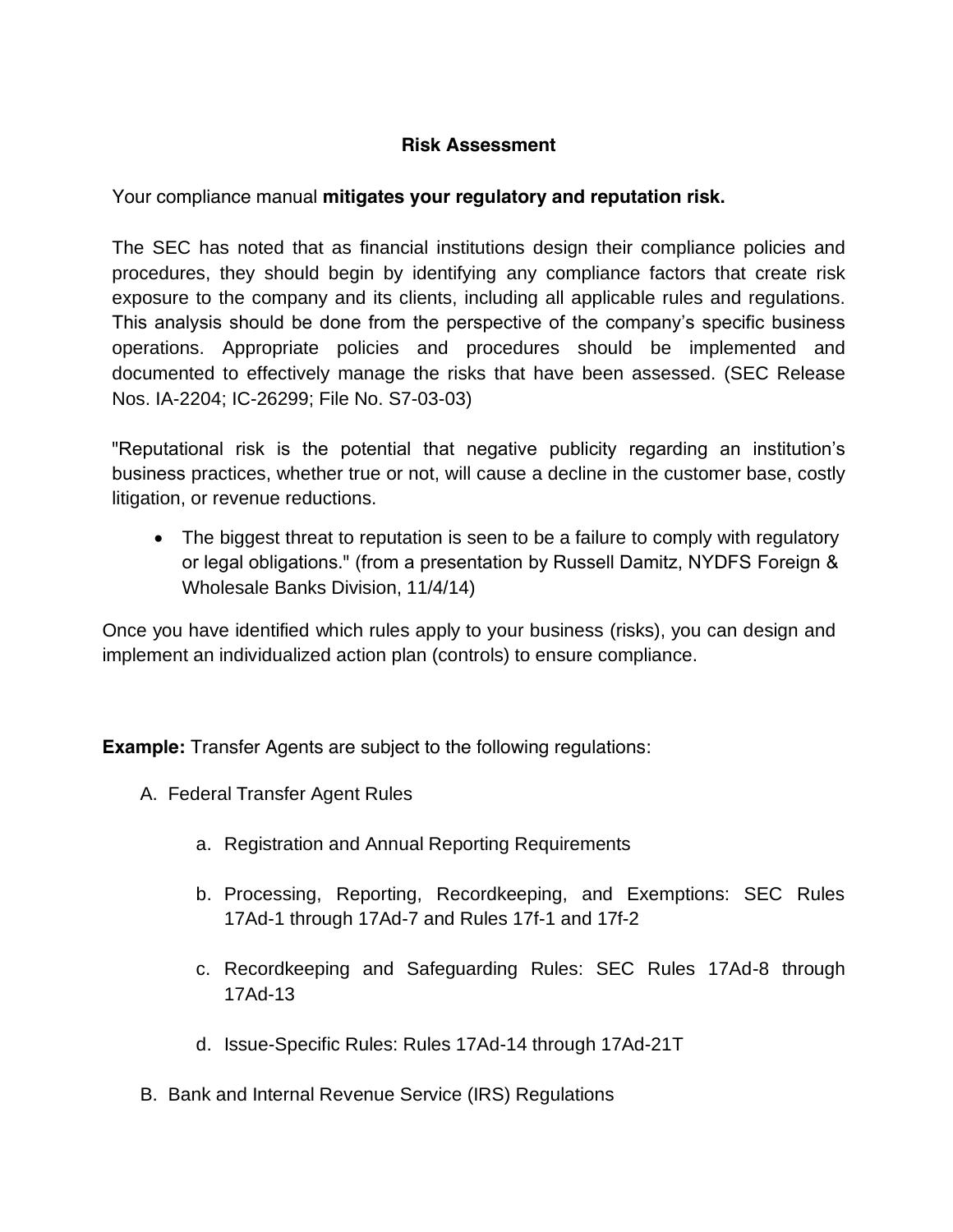- C. Self-Regulatory Organization (SRO) Rules and Requirements Applicable to Transfer Agents
	- a. New York Stock Exchange (NYSE) Requirements
	- b. Depository Trust Company (DTC) Requirements
	- D. Regulation of Transfer Agents Under State Law

If you are a transfer agent, your compliance manual must adequately address all of these regulatory requirements.

#### **Compliance Matrix**

The bricks and mortar of a sustainable compliance manual are anchored with a regulatory **compliance matrix.** This is a spreadsheet containing the relevant regulations applicable to your business and who is responsible for complying with them. You can then use the matrix as a sort of checklist, to ensure that the responsible parties have implemented specific policies and procedures in order to comply with the regulations.

In the transfer agent example above, the compliance matrix would begin with a listing of the specific requisites of the Federal Registration and Annual Reporting Requirements. That is, it would cover such items as:

- 1. SEC Rule 17Ac2-1, which requires transfer agents to apply for registration with the SEC by submitting what is known as a Form TA-1; and
- 2. SEC Rule 17Ac2-2, which requires all registered transfer agents to file an annual report, called a Form TA-2, with the SEC. The transfer agent's Chief Compliance Officer, with input from various operational business units, is usually responsible for filing these reports.

Done properly, i.e. with an appropriate degree of specificity, the compliance matrix can form the basis of your compliance manual's table of contents - a centralized inventory of your compliance policies and procedures.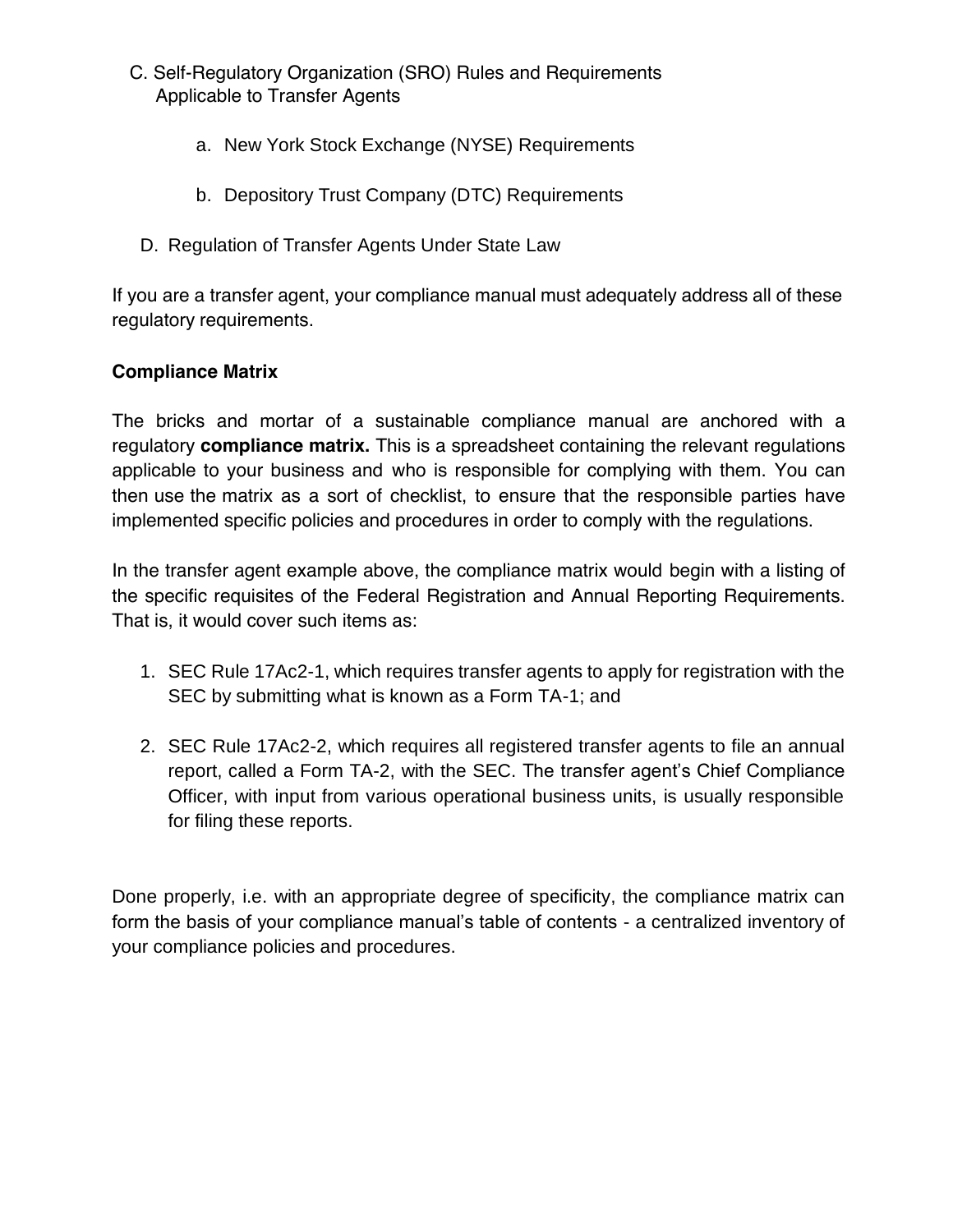#### **SAMPLE COMPLIANCE MATRIX**

The transfer agent compliance matrix might look something like this:

| Regulation                                                      | Requirement(s)                                                                                                                                                                                                                                                                                                                                                                                                                                                                                                                                                                                                                                                                                                                                                                                                                                                                                              | Responsible<br>Party(ies)                                       |  |  |  |
|-----------------------------------------------------------------|-------------------------------------------------------------------------------------------------------------------------------------------------------------------------------------------------------------------------------------------------------------------------------------------------------------------------------------------------------------------------------------------------------------------------------------------------------------------------------------------------------------------------------------------------------------------------------------------------------------------------------------------------------------------------------------------------------------------------------------------------------------------------------------------------------------------------------------------------------------------------------------------------------------|-----------------------------------------------------------------|--|--|--|
| A. Federal Registration and Annual Reporting Requirements       |                                                                                                                                                                                                                                                                                                                                                                                                                                                                                                                                                                                                                                                                                                                                                                                                                                                                                                             |                                                                 |  |  |  |
| SEC Rule 17Ac2-1                                                | 1. Apply for registration with SEC via Form TA-1, disclosing: a)<br>general identification information, b) identity of direct and indirect<br>owners and other control persons, and c) whether applicant or<br>any of its control affiliates have been subject to investment-<br>related criminal prosecutions, regulatory actions, or civil actions.                                                                                                                                                                                                                                                                                                                                                                                                                                                                                                                                                       | Compliance,<br>with<br>input<br>from<br>Operations<br>and Legal |  |  |  |
|                                                                 | 2. Amend as necessary, i.e. within 60 days following the date on<br>which information reported in the Form TA-1 becomes<br>inaccurate, incomplete, or misleading.<br>[NOTE: If the transfer agent's appropriate regulatory agency<br>(ARA) is the SEC, the Form TA-1 must be filed electronically on<br>the SEC's EDGAR system, with each answer formatted as an<br>XML data tag. Transfer agents applying for registration with other<br>ARAs, i.e. the Comptroller of the Currency, the Board of<br>Governors of the Federal Reserve System, or the Federal<br>Deposit Insurance Corporation, are not required to use EDGAR.]                                                                                                                                                                                                                                                                             |                                                                 |  |  |  |
| SEC Rule 17Ac2-2                                                | File an annual report with the SEC via Form TA-2, covering the<br>calendar year January 1 to December 31. The Form TA-2 must be<br>filed by March 31 of the year following the end of the reporting period.<br>Regardless of the transfer agent's ARA, the Form TA-2 must be filed<br>electronically on the SEC's EDGAR system, with answers formatted<br>as XML data tags.<br>Required TA-2 reporting elements:<br>a) Identification and reporting on use of service companies, or<br>other transfer agents, in connection with the filing transfer<br>agent's activities;<br>b) Submission of annual data regarding compliance with<br>turnaround rules:<br>c) Submission of updated information about the transfer agent's<br>business activities, including accounts administered, items<br>received, turnaround performance, total amounts of funds<br>distributed, and lost security holder accounts. | Compliance,<br>with<br>input<br>from<br>Operations              |  |  |  |
| B. Federal Processing, Reporting, Recordkeeping, and Exemptions |                                                                                                                                                                                                                                                                                                                                                                                                                                                                                                                                                                                                                                                                                                                                                                                                                                                                                                             |                                                                 |  |  |  |
| SEC Rules 17Ad-1,<br>17Ad-2, 17Ad-3, and<br>17Ad-4              | SEC Rule 17Ad-1 defines the relevant terms used throughout the<br>Operations<br>federal transfer agent regulations, including "item," "transfer,"<br>"turnaround," "routine item," and "non-routine item."                                                                                                                                                                                                                                                                                                                                                                                                                                                                                                                                                                                                                                                                                                  |                                                                 |  |  |  |
|                                                                 | SEC Rule 17Ad-2 sets the basic performance standards for transfer<br>agents. Among these are the requirement that transfer agents who<br>are not acting as a registrar must turnaround within three business<br>days of receipt at least 90% of all routine items received by the<br>transfer agent during any month. If a transfer agent fails to meet the<br>performance standards for turnaround set forth in Rule 17Ad-2 with<br>respect to any month, it must notify the SEC (and the transfer agent's<br>ARA if other than the SEC) within certain timeframes, provide certain<br>data, explain the reasons for the failure, and identify the steps that<br>have been taken to prevent future failures. Similar performance and                                                                                                                                                                       |                                                                 |  |  |  |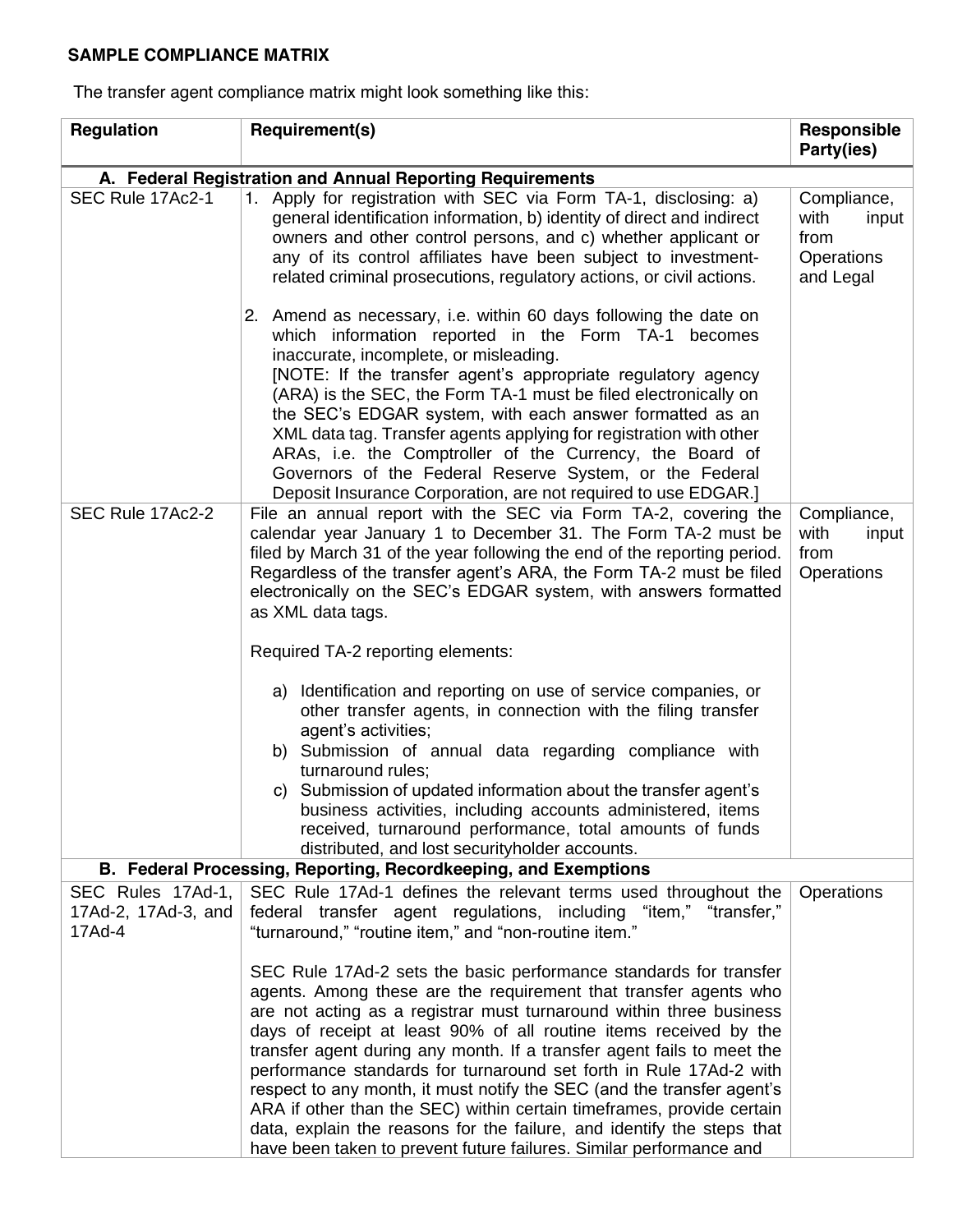|                                                                                                                                                                                                                                                                         | notification requirements apply to transfer agents acting as a<br>registrar. [NOTE: While this matrix does not spell out all the<br>requirements of SEC Rule 17Ad-2, the transfer agent's policies and<br>procedures must be detailed enough to cover each of the specific<br>requirements of SEC Rule 17Ad-2, and exactly how the transfer<br>agent ensures compliance with all of those requirements. This<br>NOTE is applicable to all regulations to which the transfer agent is<br>subject.]<br>SEC Rule 17Ad-3 provides limitations on the expansion of<br>transfer agent activities if a transfer agent is unable to meet the<br>minimum performance standards established by Rule 17Ad-2.<br>SEC Rule 17Ad-4 provides certain exemptions from the<br>turnaround, processing, and recordkeeping rules. |                             |  |  |  |
|-------------------------------------------------------------------------------------------------------------------------------------------------------------------------------------------------------------------------------------------------------------------------|---------------------------------------------------------------------------------------------------------------------------------------------------------------------------------------------------------------------------------------------------------------------------------------------------------------------------------------------------------------------------------------------------------------------------------------------------------------------------------------------------------------------------------------------------------------------------------------------------------------------------------------------------------------------------------------------------------------------------------------------------------------------------------------------------------------|-----------------------------|--|--|--|
| SEC Rule 17Ad-5                                                                                                                                                                                                                                                         | Generally requires transfer agents to respond within prescribed<br>timeframes to certain types of written inquiries.                                                                                                                                                                                                                                                                                                                                                                                                                                                                                                                                                                                                                                                                                          | Operations                  |  |  |  |
| SEC Rule<br>$17Ad-6$<br>and 17Ad-7                                                                                                                                                                                                                                      | SEC Rule 17Ad-6 generally details what records every transfer agent<br>shall make and keep.                                                                                                                                                                                                                                                                                                                                                                                                                                                                                                                                                                                                                                                                                                                   | Operations,<br>Legal,       |  |  |  |
|                                                                                                                                                                                                                                                                         | SEC Rule 17Ad-7 specifies the particular lengths of time for which<br>the records described in SEC Rule 17Ad-6 shall be maintained.                                                                                                                                                                                                                                                                                                                                                                                                                                                                                                                                                                                                                                                                           | Compliance                  |  |  |  |
| SEC Rule 17f-1                                                                                                                                                                                                                                                          | SEC Rule 17f-1 requires transfer agents to report missing, lost,<br>counterfeit, or stolen securities to the SEC or the SEC's designee.<br>The Dodd-Frank Act of 2010 expanded SEC Rule 17f-1's reporting<br>requirements to include securities certificates that are cancelled.                                                                                                                                                                                                                                                                                                                                                                                                                                                                                                                              | Operations                  |  |  |  |
| SEC Rule 17f-2                                                                                                                                                                                                                                                          | SEC Rule 17f-2 requires that transfer agents fingerprint, with certain<br>exemptions, all partners, directors, officers, and employees.                                                                                                                                                                                                                                                                                                                                                                                                                                                                                                                                                                                                                                                                       | HR,<br>Legal,<br>Compliance |  |  |  |
| C. Federal Recordkeeping and Safeguarding Rules                                                                                                                                                                                                                         |                                                                                                                                                                                                                                                                                                                                                                                                                                                                                                                                                                                                                                                                                                                                                                                                               |                             |  |  |  |
| SEC Rules 17Ad-8<br>through 17Ad-13                                                                                                                                                                                                                                     | SEC Rule 17Ad-8 requires clearing agencies, upon request, to<br>provide securities position listings to issuers or transfer agents acting<br>on behalf of issuers.                                                                                                                                                                                                                                                                                                                                                                                                                                                                                                                                                                                                                                            | Operations,<br>Compliance   |  |  |  |
|                                                                                                                                                                                                                                                                         | SEC Rules 17Ad-9 through 17Ad-13 set forth various requirements<br>and exemptions designed to ensure that transfer agents maintain<br>appropriate internal controls, meet adequate levels of service and<br>performance, and avoid adverse operational and financial problems<br>that could harm investors, issuers, or other securities industry<br>participants. The requirements include minimum standards for<br>recordkeeping and minimum requirements for the safeguarding of<br>funds and securities.                                                                                                                                                                                                                                                                                                  |                             |  |  |  |
| NOTE: This transfer agent compliance matrix would continue in a similar manner, covering<br>the Federal Issue-Specific Rules, Bank and IRS Regulations, SRO Rules and Requirements<br>Applicable to Transfer Agents, and Regulation of Transfer Agents Under State Law. |                                                                                                                                                                                                                                                                                                                                                                                                                                                                                                                                                                                                                                                                                                                                                                                                               |                             |  |  |  |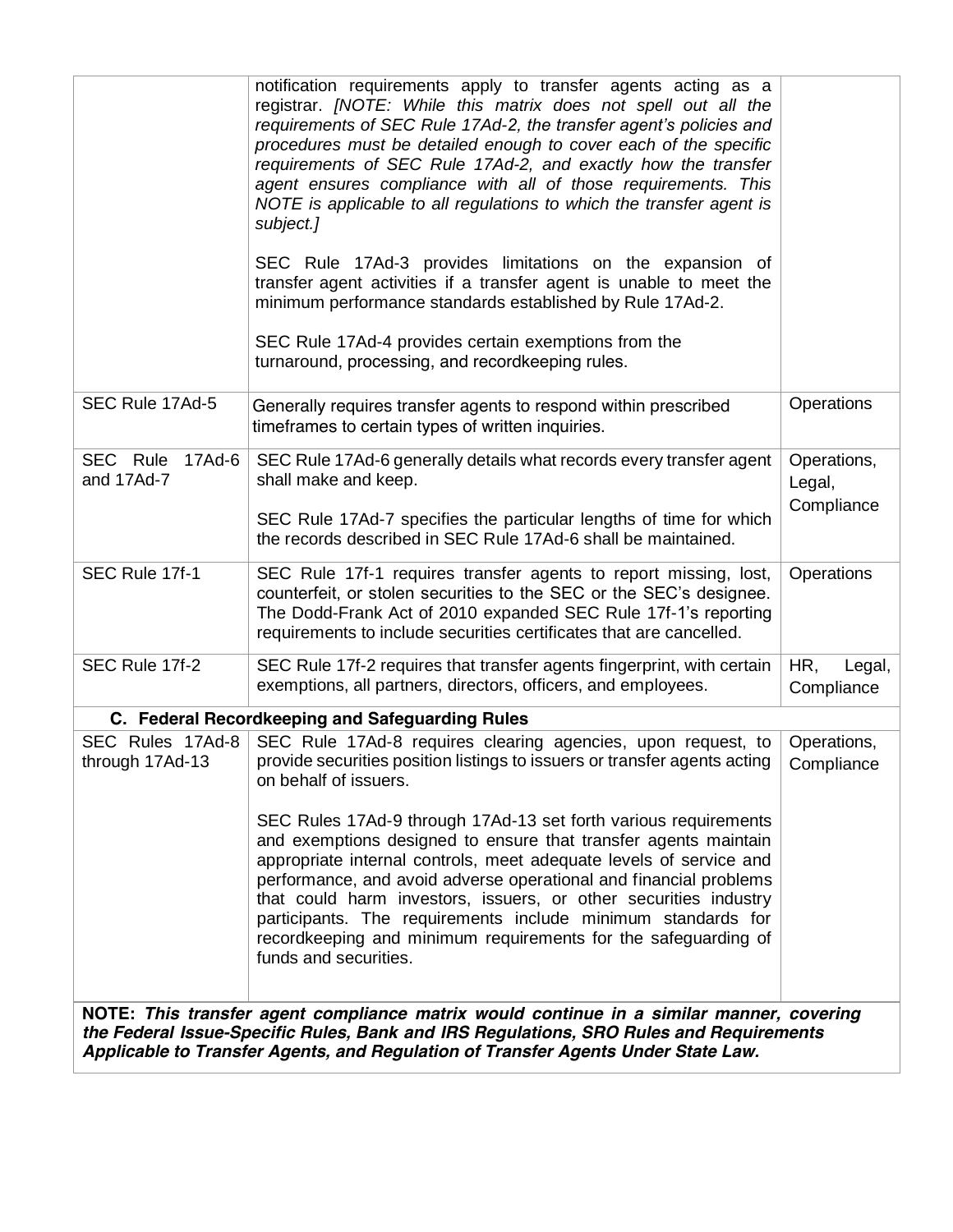#### **Pitfalls to Sustainability**

In designing your compliance manual, you need to **recognize** these **pitfalls**:

- Don't just copy the regulation, without documenting exactly what you are doing to comply with it. Make sure you include the who, what, where, when, and how. The applicable rules are the "why."
	- o The "who" is not just the Chief Compliance Officer and the Compliance Department. Operational business units bear responsibility for performing the actual tasks necessary to comply with many regulations.
	- o Many regulations have deadlines, and establishing a centralized **compliance calendar** is a helpful tool for dealing with the "when" of your compliance obligations. Pictured below is the beginning of a sample compliance calendar for a registered investment adviser:

| <b>MONTH</b> | <b>DATE</b> | <b>REQUIRED ACTIVITY</b>                                       |
|--------------|-------------|----------------------------------------------------------------|
| January      | 1/10/17     | Quarterly Form 13H Large Trader filing                         |
|              | 1/15/17     | Quarterly Form PF Large Liquidity Fund Adviser filing          |
|              |             |                                                                |
| February     | 2/14/17     | Quarterly Form 13F Institutional Manager filing<br>a)          |
|              |             | b)<br>Annual Form 13H Large Trader filing                      |
|              |             | Annual Form 13D amendment<br>C)                                |
|              |             | Annual Form 13G amendment<br>d)                                |
|              |             | NFA Form PR for year ended December 31<br>e)                   |
|              |             |                                                                |
| March        | 3/1/17      | Quarterly Form PF Large Hedge Fund Adviser filing<br>a)        |
|              |             | Initial Form PF filing (Large Hedge Fund Advisers with ><br>b) |
|              |             | \$1.5 billion in regulatory AUM as of December 31)             |
|              |             | Re-affirmation of CPO and CTA exemptions<br>C)                 |
|              |             | CFTC CPO-PQR Large Commodity Pool Operator Form<br>d)          |
|              |             | filing                                                         |
|              |             | IARD fees payment<br>e)                                        |

- Be specific. A compliance manual is not one-size-fits-all. Yours must be specifically tailored to the size, nature, and complexity of **your** business.
- Don't just write the manual and put it up on a shelf, never to be seen again. A compliance manual needs to be **updated regularly**.

If you avoid these pitfalls, your compliance manual will be sustainable, and you will mitigate your regulatory and reputation risk.

A sustainable compliance manual makes good business sense!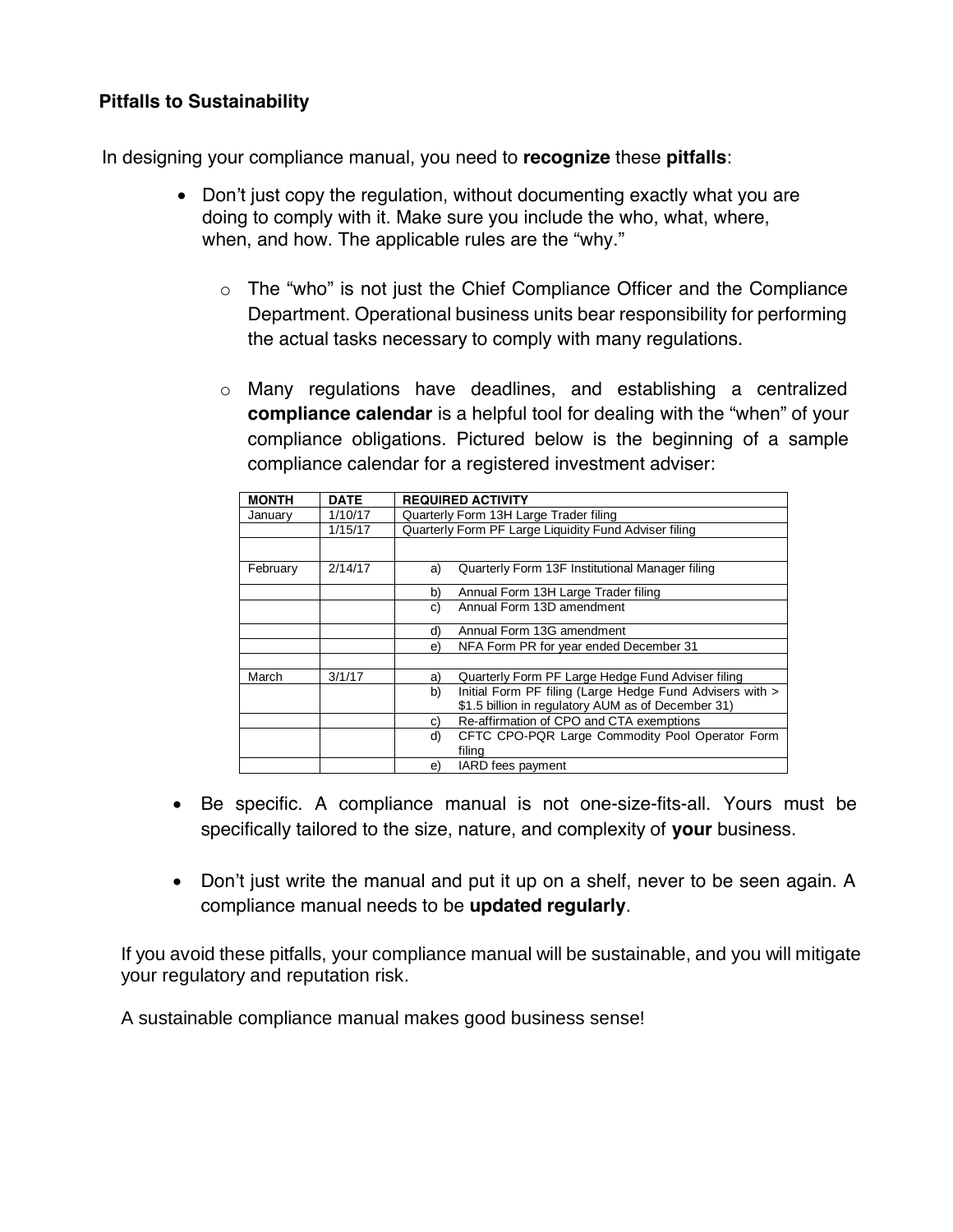

### **Ellen McCarthy CEO & Founder Sustainable Compliance Strategies, LLC ™**

**Websit[e: www.strategicompliance.com](http://www.strategicompliance.com/)**

**Email: [emccarthy@strategicompliance.com](mailto:emccarthy@strategicompliance.com)**

**Phone: 917-608-8020**